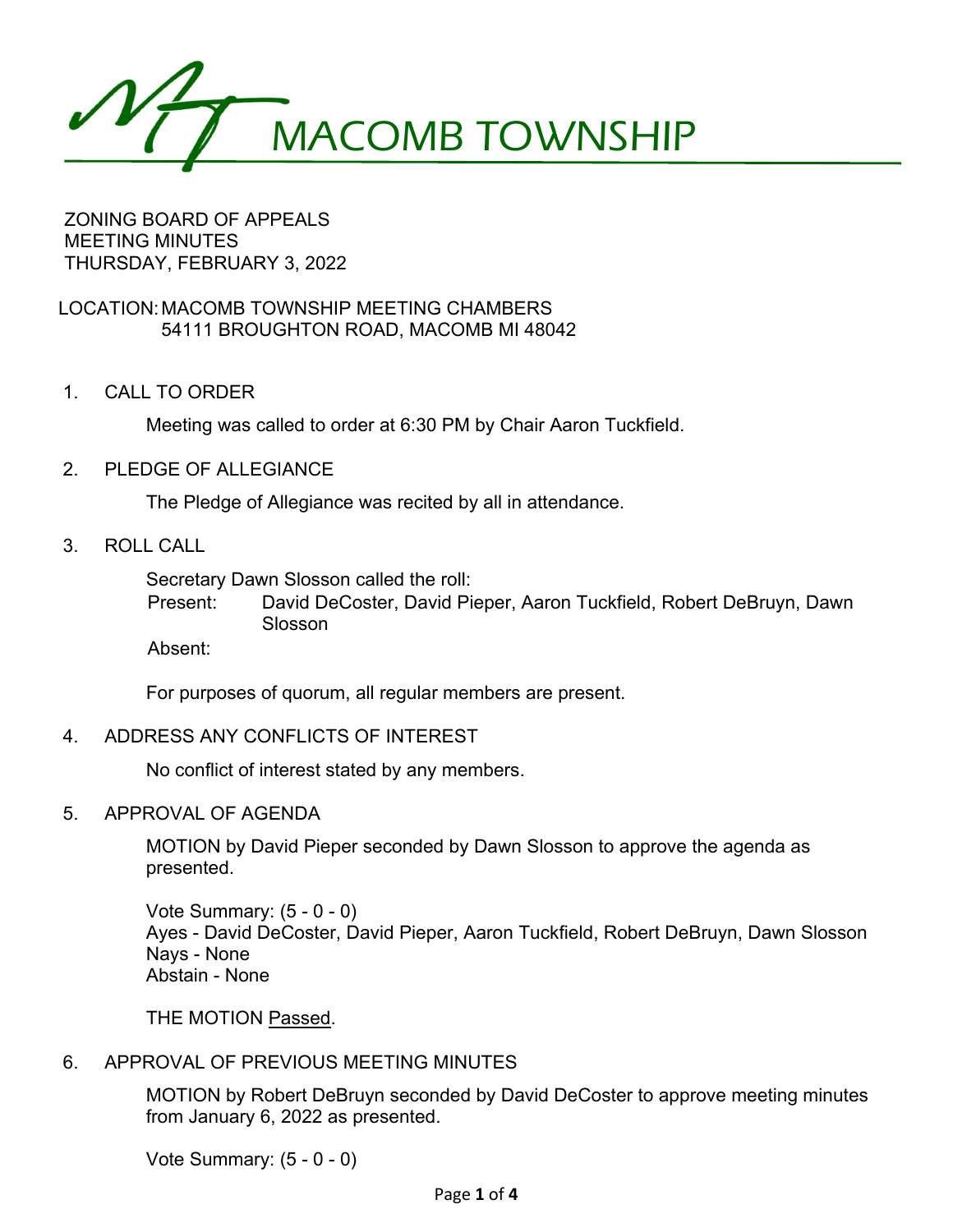Ayes - David DeCoster, David Pieper, Aaron Tuckfield, Robert DeBruyn, Dawn Slosson Nays - None Abstain - None

THE MOTION Passed.

7. OLD BUSINESS

None

8. NEW BUSINESS

# 8.A. **Variance Request from Zoning Ordinance**

**KinderCare**

Section 10.2404(B) - Request to modify previous variance for a panel masonry wall. Located on the northwest corner of 22 Mile Road and Card Road; EIG14T KCE 2 MI Macomb, LLC, Petitioner; Permanent Parcel #08-22-400-023

Chairperson Aaron Tuckfield opened the Public Hearing at 6:53 PM.

One resident spoke in regards to this item.

Chairperson Aaron Tuckfield closed the Public Hearing at 6:54 PM.

MOTION by David Pieper seconded by David DeCoster to allow the change to fall under the previously approved Variance Request.

Vote Summary: (4 - 1 - 0) Ayes - David DeCoster, David Pieper, Robert DeBruyn, Dawn Slosson Nays - Aaron Tuckfield Abstain - None

THE MOTION Passed.

### 8.B. **Election of Officers**

MOTION by David Pieper seconded by David DeCoster to nominate Dawn Slosson to continue as the Secretary.

Vote Summary: (5 - 0 - 0) Ayes - David DeCoster, David Pieper, Aaron Tuckfield, Robert DeBruyn, Dawn Slosson Nays - None Abstain - None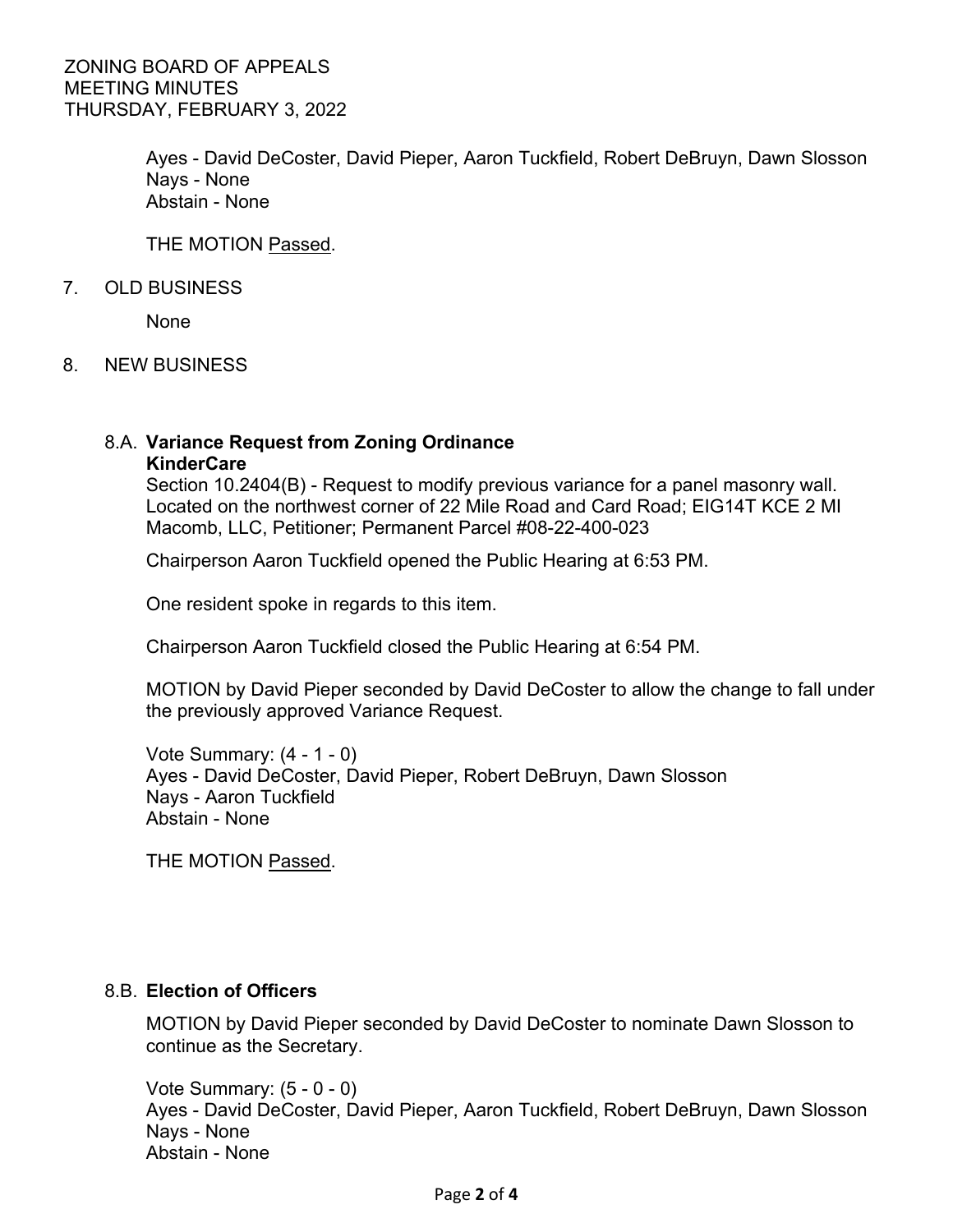THE MOTION Passed.

MOTION by Robert DeBruyn seconded by David Pieper to reappoint David DeCoster as the Vice Chair.

Vote Summary: (5 - 0 - 0) Ayes - David DeCoster, David Pieper, Aaron Tuckfield, Robert DeBruyn, Dawn Slosson Nays - None Abstain - None

THE MOTION Passed.

MOTION by Dawn Slosson seconded by David Pieper to reappoint Aaron Tuckfield as the Chairperson.

Vote Summary: (4 - 0 - 1) Ayes - David DeCoster, David Pieper, Aaron Tuckfield, Robert DeBruyn, Dawn Slosson Nays - None Abstain - Aaron Tuckfield

THE MOTION Passed.

### 9. PUBLIC COMMENTS (ANY PERSON MAY SPEAK FOR UP TO 4 MINUTES)

None

### 10. ZBA MEMBER COMMENTS

Member Pieper said he was glad everyone arrived safely due to the roads.

Chairperson Tuckfield said he appreciated the reappointment as Chair and mentioned trying again this year to have Mr. DeCoster run at least one meeting as it is good for everyone to get practice with it.

#### 11. PLANNING DIRECTOR COMMENTS

Mr. Bocks stated that at this point it looks like there will not be a ZBA meeting in March as there are currently no agenda items.

#### 12. ADJOURNMENT

MOTION by Dawn Slosson seconded by David Pieper to adjourn the February 3, 2022 meeting at 07:01 PM.

Vote Summary: (5 - 0 - 0) Aye - David DeCoster, David Pieper, Aaron Tuckfield, Robert DeBruyn, Dawn Slosson Nay - None Abstain - None